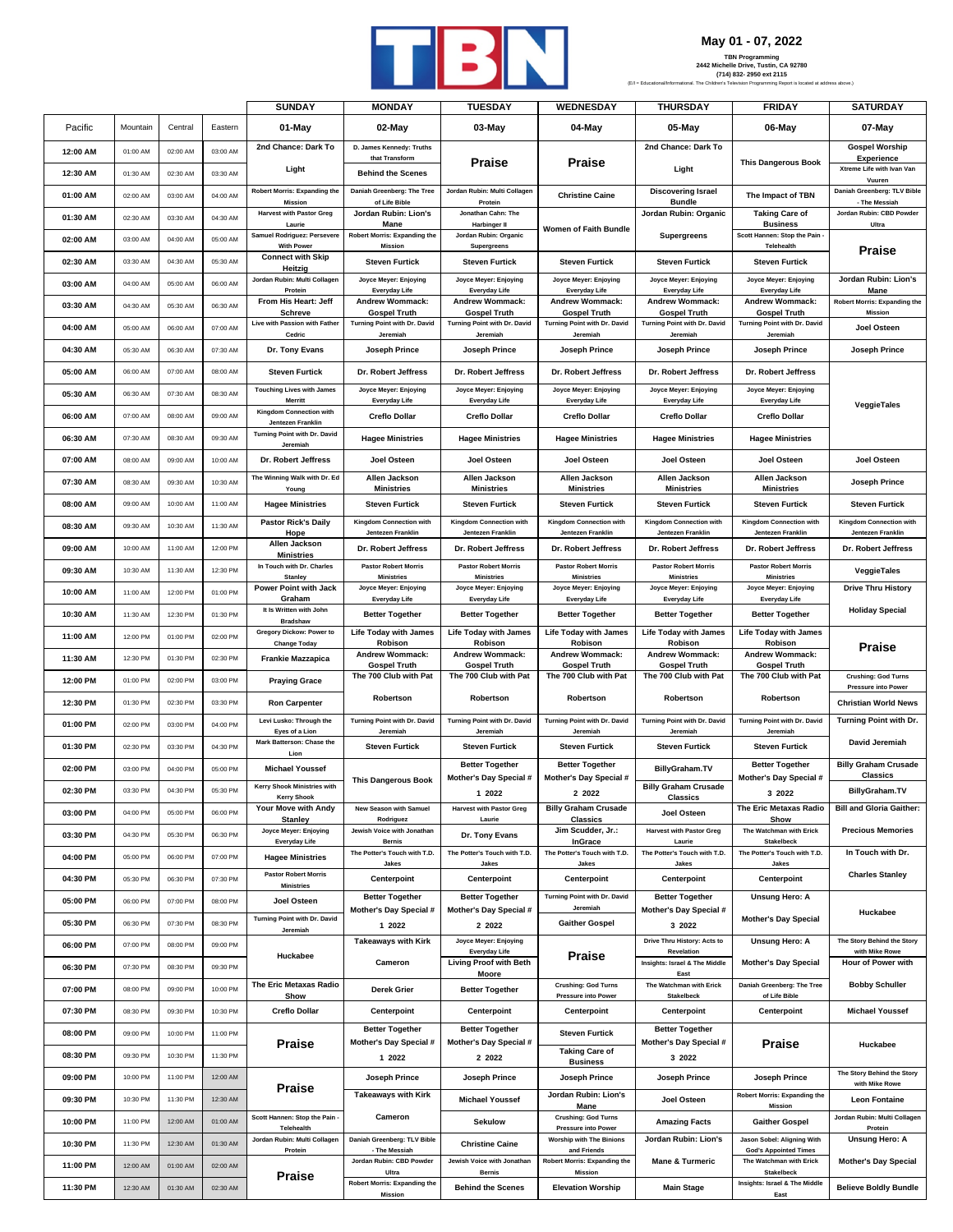

**May 08 - 14, 2022**

|          |          |          |          | <b>SUNDAY</b>                                                | <b>MONDAY</b>                                         | <b>TUESDAY</b>                                      | <b>WEDNESDAY</b>                                       | <b>THURSDAY</b>                                      | <b>FRIDAY</b>                                              | <b>SATURDAY</b>                                           |
|----------|----------|----------|----------|--------------------------------------------------------------|-------------------------------------------------------|-----------------------------------------------------|--------------------------------------------------------|------------------------------------------------------|------------------------------------------------------------|-----------------------------------------------------------|
| Pacific  | Mountain | Central  | Eastern  | 08-May                                                       | 09-May                                                | 10-May                                              | 11-May                                                 | 12-May                                               | 13-May                                                     | 14-May                                                    |
| 12:00 AM | 01:00 AM | 02:00 AM | 03:00 AM |                                                              | D. James Kennedy: Truths                              | <b>Better Together</b>                              | <b>Better Together</b>                                 | <b>Better Together</b>                               | <b>Unsung Hero: A</b>                                      | <b>Gospel Worship</b>                                     |
| 12:30 AM | 01:30 AM | 02:30 AM | 03:30 AM | <b>Praise</b>                                                | that Transform<br><b>Robert Morris: Expanding the</b> | Mother's Day Special #<br>1 2022                    | Mother's Day Special #<br>2 2022                       | Mother's Day Special #<br>3 2022                     | <b>Mother's Day Special</b>                                | <b>Experience</b><br>Xtreme Life with Ivan Van            |
| 01:00 AM | 02:00 AM | 03:00 AM | 04:00 AM | Jason Sobel: Mysteries Of                                    | Mission<br>Jordan Rubin: Lion's                       | Robert Morris: Expanding the                        | <b>Christine Caine</b>                                 | Jordan Rubin: Organic                                | Jonathan Cahn: The                                         | Vuuren<br>Jordan Rubin: Multi                             |
| 01:30 AM | 02:30 AM | 03:30 AM | 04:30 AM | The Messiah<br><b>Harvest with Pastor Greg</b>               | Mane<br><b>Behind the Scenes</b>                      | <b>Mission</b><br>Daniah Greenberg: The Tree        | Jordan Rubin: Organic                                  | Supergreens<br><b>Robert Morris: Expanding the</b>   | Harbinger II<br><b>Taking Care of</b>                      | <b>Collagen Protein</b>                                   |
| 02:00 AM | 03:00 AM | 04:00 AM | 05:00 AM | Laurie<br>Allen Jackson                                      | Allen Jackson                                         | of Life Bible<br>Allen Jackson                      | Supergreens<br>Allen Jackson                           | Mission<br>Allen Jackson                             | <b>Business</b><br>Allen Jackson                           | Allen Jackson                                             |
| 02:30 AM | 03:30 AM | 04:30 AM | 05:30 AM | <b>Ministries</b><br><b>Connect with Skip</b>                | <b>Ministries</b><br><b>Steven Furtick</b>            | <b>Ministries</b><br><b>Steven Furtick</b>          | <b>Ministries</b><br><b>Steven Furtick</b>             | <b>Ministries</b><br><b>Steven Furtick</b>           | <b>Ministries</b><br><b>Steven Furtick</b>                 | <b>Ministries</b><br>Jordan Rubin: Lion's                 |
|          |          |          |          | Heitzig<br>John Hagee: Storm                                 | Joyce Meyer: Enjoying                                 | Joyce Meyer: Enjoying                               | Joyce Meyer: Enjoying                                  | Joyce Meyer: Enjoying                                | Joyce Meyer: Enjoying                                      | Mane<br>Jordan Rubin: Multi Collagen                      |
| 03:00 AM | 04:00 AM | 05:00 AM | 06:00 AM | Proof<br>From His Heart: Jeff                                | Everyday Life<br><b>Andrew Wommack:</b>               | Everyday Life<br><b>Andrew Wommack:</b>             | Everyday Life<br><b>Andrew Wommack:</b>                | Everyday Life<br><b>Andrew Wommack:</b>              | Everyday Life<br><b>Andrew Wommack:</b>                    | <b>Protein Non-Com</b><br>Scott Hannen: Stop the Pain     |
| 03:30 AM | 04:30 AM | 05:30 AM | 06:30 AM | <b>Schreve</b><br>Live with Passion with Father              | <b>Gospel Truth</b><br>Turning Point with Dr. David   | <b>Gospel Truth</b><br>Turning Point with Dr. David | <b>Gospel Truth</b><br>Turning Point with Dr. David    | <b>Gospel Truth</b><br>Turning Point with Dr. David  | <b>Gospel Truth</b><br>Turning Point with Dr. David        | Telehealth                                                |
| 04:00 AM | 05:00 AM | 06:00 AM | 07:00 AM | Cedric                                                       | Jeremiah                                              | Jeremiah                                            | Jeremiah                                               | Jeremiah                                             | Jeremiah                                                   | Joel Osteen                                               |
| 04:30 AM | 05:30 AM | 06:30 AM | 07:30 AM | Dr. Tony Evans                                               | Joseph Prince                                         | Joseph Prince                                       | Joseph Prince                                          | Joseph Prince                                        | Joseph Prince                                              | <b>Joseph Prince</b>                                      |
| 05:00 AM | 06:00 AM | 07:00 AM | 08:00 AM | <b>Steven Furtick</b>                                        | Dr. Robert Jeffress                                   | Dr. Robert Jeffress                                 | Dr. Robert Jeffress                                    | Dr. Robert Jeffress                                  | Dr. Robert Jeffress                                        |                                                           |
| 05:30 AM | 06:30 AM | 07:30 AM | 08:30 AM | <b>Touching Lives with James</b><br>Merritt                  | Joyce Meyer: Enjoying<br><b>Everyday Life</b>         | Joyce Meyer: Enjoying<br>Everyday Life              | Joyce Meyer: Enjoying<br><b>Everyday Life</b>          | Joyce Meyer: Enjoying<br>Everyday Life               | Joyce Meyer: Enjoying<br>Everyday Life                     | VeggieTales                                               |
| 06:00 AM | 07:00 AM | 08:00 AM | 09:00 AM | <b>Kingdom Connection with</b><br>Jentezen Franklin          | <b>Creflo Dollar</b>                                  | <b>Creflo Dollar</b>                                | <b>Creflo Dollar</b>                                   | <b>Creflo Dollar</b>                                 | <b>Creflo Dollar</b>                                       |                                                           |
| 06:30 AM | 07:30 AM | 08:30 AM | 09:30 AM | Turning Point with Dr. David<br>Jeremiah                     | <b>Hagee Ministries</b>                               | <b>Hagee Ministries</b>                             | <b>Hagee Ministries</b>                                | <b>Hagee Ministries</b>                              | <b>Hagee Ministries</b>                                    |                                                           |
| 07:00 AM | 08:00 AM | 09:00 AM | 10:00 AM | Dr. Robert Jeffress                                          | <b>Joel Osteen</b>                                    | <b>Joel Osteen</b>                                  | <b>Joel Osteen</b>                                     | Joel Osteen                                          | Joel Osteen                                                | Joel Osteen                                               |
| 07:30 AM | 08:30 AM | 09:30 AM | 10:30 AM | The Winning Walk with Dr. Ed<br>Young                        | Allen Jackson<br><b>Ministries</b>                    | Allen Jackson<br><b>Ministries</b>                  | Allen Jackson<br><b>Ministries</b>                     | Allen Jackson<br><b>Ministries</b>                   | Allen Jackson<br><b>Ministries</b>                         | Joseph Prince                                             |
| 08:00 AM | 09:00 AM | 10:00 AM | 11:00 AM | <b>Hagee Ministries</b>                                      | <b>Steven Furtick</b>                                 | <b>Steven Furtick</b>                               | <b>Steven Furtick</b>                                  | <b>Steven Furtick</b>                                | <b>Steven Furtick</b>                                      | <b>Steven Furtick</b>                                     |
| 08:30 AM | 09:30 AM | 10:30 AM | 11:30 AM | <b>Pastor Rick's Daily</b><br><b>Hope</b>                    | <b>Kingdom Connection with</b><br>Jentezen Franklin   | Kingdom Connection with<br><b>Jentezen Franklin</b> | Kingdom Connection with<br><b>Jentezen Franklin</b>    | Kingdom Connection with<br><b>Jentezen Franklin</b>  | <b>Kingdom Connection with</b><br><b>Jentezen Franklin</b> | Kingdom Connection with<br><b>Jentezen Franklin</b>       |
| 09:00 AM | 10:00 AM | 11:00 AM | 12:00 PM | Allen Jackson                                                | Dr. Robert Jeffress                                   | Dr. Robert Jeffress                                 | Dr. Robert Jeffress                                    | Dr. Robert Jeffress                                  | Dr. Robert Jeffress                                        | Dr. Robert Jeffress                                       |
| 09:30 AM | 10:30 AM | 11:30 AM | 12:30 PM | <b>Ministries</b><br>In Touch with Dr. Charles               | <b>Pastor Robert Morris</b>                           | <b>Pastor Robert Morris</b>                         | <b>Pastor Robert Morris</b>                            | <b>Pastor Robert Morris</b>                          | <b>Pastor Robert Morris</b>                                | VeggieTales                                               |
| 10:00 AM | 11:00 AM | 12:00 PM | 01:00 PM | <b>Stanley</b><br>Power Point with Jack                      | <b>Ministries</b><br>Joyce Meyer: Enjoying            | <b>Ministries</b><br>Joyce Meyer: Enjoying          | <b>Ministries</b><br>Joyce Meyer: Enjoying             | <b>Ministries</b><br>Joyce Meyer: Enjoying           | <b>Ministries</b><br>Joyce Meyer: Enjoying                 | Drive Thru History: Acts to                               |
| 10:30 AM | 11:30 AM | 12:30 PM | 01:30 PM | Graham<br>It Is Written with John                            | Everyday Life<br><b>Better Together</b>               | Everyday Life<br><b>Better Together</b>             | Everyday Life<br><b>Better Together</b>                | Everyday Life<br><b>Better Together</b>              | Everyday Life<br><b>Better Together</b>                    | Revelation<br><b>CREATION with David</b>                  |
| 11:00 AM | 12:00 PM | 01:00 PM | 02:00 PM | <b>Bradshaw</b><br>Gregory Dickow: Power to                  | <b>Life Today with James</b>                          | <b>Life Today with James</b>                        | <b>Life Today with James</b>                           | <b>Life Today with James</b>                         | <b>Life Today with James</b>                               | Rives<br>Daniah Greenberg: TLV Bible                      |
| 11:30 AM | 12:30 PM | 01:30 PM | 02:30 PM | <b>Change Today</b><br><b>Frankie Mazzapica</b>              | Robison<br><b>Andrew Wommack:</b>                     | Robison<br><b>Andrew Wommack:</b>                   | Robison<br><b>Andrew Wommack:</b>                      | Robison<br><b>Andrew Wommack:</b>                    | Robison<br><b>Andrew Wommack:</b>                          | - The Messiah<br>Jordan Rubin: Multi Collagen             |
| 12:00 PM | 01:00 PM | 02:00 PM | 03:00 PM | Women of Faith Bundle                                        | <b>Gospel Truth</b><br>The 700 Club with Pat          | <b>Gospel Truth</b><br>The 700 Club with Pat        | <b>Gospel Truth</b><br>The 700 Club with Pat           | <b>Gospel Truth</b><br>The 700 Club with Pat         | <b>Gospel Truth</b><br>The 700 Club with Pat               | Protein<br><b>Crushing: God Turns</b>                     |
| 12:30 PM | 01:30 PM | 02:30 PM | 03:30 PM | <b>Ron Carpenter</b>                                         | Robertson                                             | Robertson                                           | Robertson                                              | Robertson                                            | Robertson                                                  | <b>Pressure into Power</b><br><b>Christian World News</b> |
| 01:00 PM | 02:00 PM | 03:00 PM | 04:00 PM | <b>Unsung Hero: A</b>                                        | Turning Point with Dr. David                          | Turning Point with Dr. David                        | Turning Point with Dr. David                           | Turning Point with Dr. David                         | Turning Point with Dr. David                               | Turning Point with Dr.                                    |
|          |          |          |          | <b>Mother's Day Special</b>                                  | Jeremiał                                              | Jeremiah                                            | Jeremial                                               | Jeremiah                                             | Jeremiah                                                   | David Jeremiah                                            |
| 01:30 PM | 02:30 PM | 03:30 PM | 04:30 PM |                                                              | <b>Steven Furtick</b><br><b>Unsung Hero: A</b>        | <b>Steven Furtick</b>                               | <b>Steven Furtick</b><br>This Month In Christian       | <b>Steven Furtick</b>                                | <b>Steven Furtick</b>                                      | <b>Billy Graham Crusade</b>                               |
| 02:00 PM | 03:00 PM | 04:00 PM | 05:00 PM | <b>Michael Youssef</b><br><b>Kerry Shook Ministries with</b> | <b>Mother's Day Special</b>                           | <b>Praise</b>                                       | History                                                | <b>BillyGraham.TV</b><br><b>Billy Graham Crusade</b> | <b>Praise</b>                                              | <b>Classics</b>                                           |
| 02:30 PM | 03:30 PM | 04:30 PM | 05:30 PM | <b>Kerry Shook</b><br>Your Move with Andy                    | New Season with Samuel                                | <b>Harvest with Pastor Greg</b>                     | <b>Billy Graham Crusade</b>                            | Classics                                             | The Eric Metaxas Radio                                     | BillyGraham.TV<br><b>Bill and Gloria Gaither:</b>         |
| 03:00 PM | 04:00 PM | 05:00 PM | 06:00 PM | Stanley<br>Joyce Meyer: Enjoying                             | Rodriguez<br>Jewish Voice with Jonathan               | Laurie                                              | <b>Classics</b>                                        | Joel Osteen                                          | Show<br>The Watchman with Erick                            |                                                           |
| 03:30 PM | 04:30 PM | 05:30 PM | 06:30 PM | Everyday Life                                                | <b>Bernis</b>                                         | Dr. Tony Evans                                      | Jim Scudder, Jr.:<br>InGrace                           | <b>Harvest with Pastor Greg</b><br>Laurie            | Stakelbeck                                                 | <b>Precious Memories</b>                                  |
| 04:00 PM | 05:00 PM | 06:00 PM | 07:00 PM | <b>Hagee Ministries</b>                                      | The Potter's Touch with T.D.<br>Jakes                 | The Potter's Touch with T.D.<br>Jakes               | The Potter's Touch with T.D.<br>Jakes                  | The Potter's Touch with T.D.<br>Jakes                | The Potter's Touch with T.D.<br>Jakes                      | In Touch with Dr.                                         |
| 04:30 PM | 05:30 PM | 06:30 PM | 07:30 PM | <b>Pastor Robert Morris</b><br><b>Ministries</b>             | <b>Centerpoint</b>                                    | Centerpoint                                         | <b>Centerpoint</b>                                     | Centerpoint                                          | Centerpoint                                                | <b>Charles Stanley</b>                                    |
| 05:00 PM | 06:00 PM | 07:00 PM | 08:00 PM | Joel Osteen                                                  | <b>Praise</b>                                         | This Month In Christian                             | Turning Point with Dr. David<br>Jeremiah               | Sabrina: Tortured For                                | Jesus in the Storm                                         | Huckabee                                                  |
| 05:30 PM | 06:30 PM | 07:30 PM | 08:30 PM | Turning Point with Dr. David<br>Jeremiah                     |                                                       | History                                             | <b>Gaither Gospel</b>                                  |                                                      |                                                            |                                                           |
| 06:00 PM | 07:00 PM | 08:00 PM | 09:00 PM | Huckabee                                                     | <b>Takeaways with Kirk</b>                            | Joyce Meyer: Enjoying<br>Everyday Life              | <b>Main Stage</b>                                      | <b>Christ, The Nazi Years</b>                        | Jesus in the Storm                                         | The Story Behind the Story<br>with Mike Rowe              |
| 06:30 PM | 07:30 PM | 08:30 PM | 09:30 PM |                                                              | Cameron                                               | <b>Living Proof with Beth</b><br>Moore              | <b>Worship with The Binions</b><br>and Friends         |                                                      |                                                            | Hour of Power with                                        |
| 07:00 PM | 08:00 PM | 09:00 PM | 10:00 PM | The Eric Metaxas Radio<br>Show                               | <b>Derek Grier</b>                                    | <b>Better Together</b>                              | <b>Crushing: God Turns</b><br>Pressure into Power      | The Watchman with Erick<br>Stakelbeck                | <b>Robert Morris: Expanding the</b><br>Mission             | <b>Bobby Schuller</b>                                     |
| 07:30 PM | 08:30 PM | 09:30 PM | 10:30 PM | <b>Creflo Dollar</b>                                         | Centerpoint                                           | Centerpoint                                         | Centerpoint                                            | Centerpoint                                          | Centerpoint                                                | <b>Michael Youssef</b>                                    |
| 08:00 PM | 09:00 PM | 10:00 PM | 11:00 PM | <b>Drive Thru History</b>                                    |                                                       | This Month In Christian                             | <b>Steven Furtick</b>                                  |                                                      |                                                            |                                                           |
| 08:30 PM | 09:30 PM | 10:30 PM | 11:30 PM | <b>Holiday Special</b>                                       | <b>Praise</b>                                         | <b>History</b>                                      | <b>Taking Care of</b><br><b>Business</b>               | <b>Praise</b>                                        | Jesus in the Storm                                         | Huckabee                                                  |
| 09:00 PM | 10:00 PM | 11:00 PM | 12:00 AM |                                                              | Joseph Prince                                         | Joseph Prince                                       | <b>Joseph Prince</b>                                   | Joseph Prince                                        | Joseph Prince                                              | The Story Behind the Story                                |
| 09:30 PM | 10:30 PM | 11:30 PM | 12:30 AM | <b>Praise</b>                                                | <b>Takeaways with Kirk</b>                            | <b>Michael Youssef</b>                              | Robert Morris: Expanding the                           | Joel Osteen                                          | <b>Behind the Scenes</b>                                   | with Mike Rowe<br><b>Leon Fontaine</b>                    |
| 10:00 PM | 11:00 PM | 12:00 AM | 01:00 AM | Jordan Rubin: CBD Powder                                     | Cameron                                               | <b>Sekulow</b>                                      | <b>Mission</b><br><b>Crushing: God Turns</b>           | <b>Amazing Facts</b>                                 | <b>Gaither Gospel</b>                                      | Robert Morris: Expanding the                              |
| 10:30 PM | 11:30 PM | 12:30 AM | 01:30 AM | Ultra<br><b>Robert Morris: Expanding the</b>                 | Jordan Rubin: Multi                                   | <b>Christine Caine</b>                              | Pressure into Power<br><b>Worship with The Binions</b> | <b>Praying Grace</b>                                 | Jordan Rubin: Organic                                      | <b>Mission</b>                                            |
| 11:00 PM | 12:00 AM | 01:00 AM | 02:00 AM | <b>Mission</b><br><b>Discovering Israel</b>                  | <b>Collagen Protein</b>                               | Jewish Voice with Jonathan                          | and Friends<br><b>Believe Boldly Bundle</b>            | Jordan Rubin: Multi Collagen                         | Supergreens<br>The Watchman with Erick                     | Praise                                                    |
|          | 12:30 AM | 01:30 AM | 02:30 AM | <b>Bundle</b><br>Jordan Rubin: Multi Collagen                |                                                       | <b>Bernis</b><br>Jordan Rubin: CBD Powder           |                                                        | Protein Non-Com                                      | Stakelbeck<br>Insights: Israel & The Middle                | Jordan Rubin: Lion's                                      |
| 11:30 PM |          |          |          | Protein                                                      | The Impact of TBN                                     | Ultra                                               | <b>Elevation Worship</b>                               | <b>Main Stage</b>                                    | East                                                       | Mane                                                      |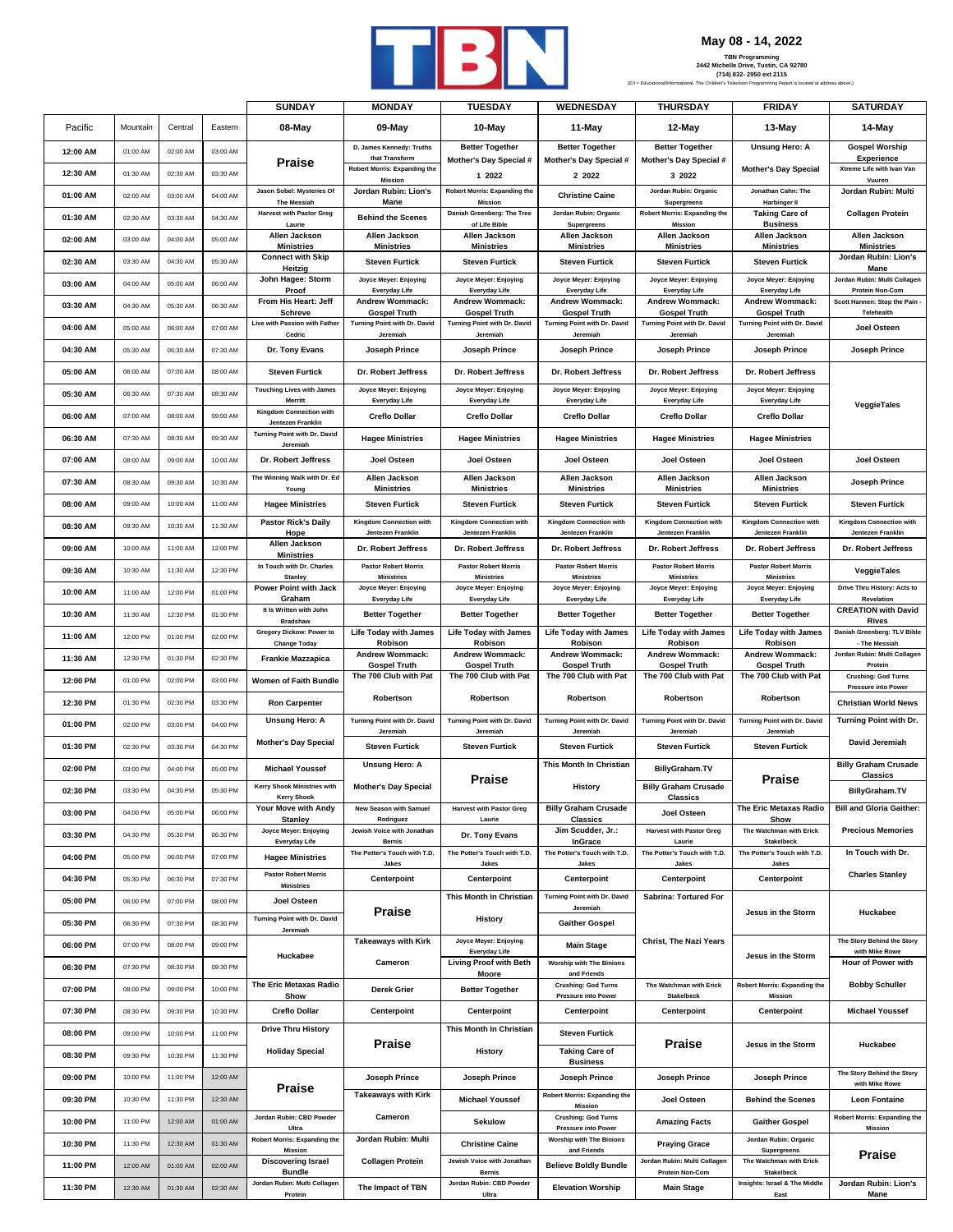

## **May 15 - 21, 2022**

|          |          |          |          | <b>SUNDAY</b>                                             | <b>MONDAY</b>                                              | <b>TUESDAY</b>                                   | <b>WEDNESDAY</b>                                  | <b>THURSDAY</b>                                  | <b>FRIDAY</b>                                         | <b>SATURDAY</b>                                              |
|----------|----------|----------|----------|-----------------------------------------------------------|------------------------------------------------------------|--------------------------------------------------|---------------------------------------------------|--------------------------------------------------|-------------------------------------------------------|--------------------------------------------------------------|
| Pacific  | Mountain | Central  | Eastern  | 15-May                                                    | 16-May                                                     | 17-May                                           | 18-May                                            | 19-May                                           | 20-May                                                | 21-May                                                       |
| 12:00 AM | 01:00 AM | 02:00 AM | 03:00 AM |                                                           | D. James Kennedy: Truths<br>that Transform                 |                                                  |                                                   |                                                  |                                                       | <b>Gospel Worship</b><br><b>Experience</b>                   |
| 12:30 AM | 01:30 AM | 02:30 AM | 03:30 AM | Praise                                                    | Jordan Rubin: Organic<br>Supergreens                       | Praise                                           | <b>Praise</b>                                     | Praise                                           | Praise                                                | Xtreme Life with Ivan Van<br>Vuuren                          |
| 01:00 AM | 02:00 AM | 03:00 AM | 04:00 AM | Jordan Rubin: Multi Collagen<br>Protein                   | <b>Robert Morris: Expanding the</b><br>Mission             | The Impact of TBN                                | <b>Christine Caine</b>                            | <b>Behind the Scenes</b>                         | Jordan Rubin: Multi Collagen<br>Protein               | <b>Discovering Israel</b><br><b>Bundle</b>                   |
| 01:30 AM | 02:30 AM | 03:30 AM | 04:30 AM | <b>Harvest with Pastor Greg</b><br>Laurie                 | Women of Faith Bundle                                      | Jordan Rubin: Turmeric                           | Robert Morris: Expanding the<br>Mission           | Samuel Rodriguez: Persevere<br><b>With Power</b> | <b>Taking Care of</b><br><b>Business</b>              | Jordan Rubin: Multi Collager<br><b>Protein Non-Com</b>       |
| 02:00 AM | 03:00 AM | 04:00 AM | 05:00 AM | Allen Jackson<br><b>Ministries</b>                        | Allen Jackson<br><b>Ministries</b>                         | Allen Jackson<br><b>Ministries</b>               | Allen Jackson<br><b>Ministries</b>                | Allen Jackson<br><b>Ministries</b>               | Allen Jackson<br><b>Ministries</b>                    | Allen Jackson<br><b>Ministries</b>                           |
| 02:30 AM | 03:30 AM | 04:30 AM | 05:30 AM | <b>Connect with Skip</b>                                  | <b>Steven Furtick</b>                                      | <b>Steven Furtick</b>                            | <b>Steven Furtick</b>                             | <b>Steven Furtick</b>                            | <b>Steven Furtick</b>                                 | Scott Hannen: Stop the Pain<br>Telehealth                    |
| 03:00 AM | 04:00 AM | 05:00 AM | 06:00 AM | Heitzig<br><b>Robert Morris: Expanding the</b><br>Mission | Joyce Meyer: Enjoying<br><b>Everyday Life</b>              | Joyce Meyer: Enjoying<br>Everyday Life           | Joyce Meyer: Enjoying<br>Everyday Life            | Joyce Meyer: Enjoying<br><b>Everyday Life</b>    | Joyce Meyer: Enjoying<br>Everyday Life                | Jordan Rubin: Multi                                          |
| 03:30 AM | 04:30 AM | 05:30 AM | 06:30 AM | From His Heart: Jeff<br>Schreve                           | Andrew Wommack:<br><b>Gospel Truth</b>                     | Andrew Wommack:<br><b>Gospel Truth</b>           | Andrew Wommack:<br><b>Gospel Truth</b>            | <b>Andrew Wommack:</b><br><b>Gospel Truth</b>    | <b>Andrew Wommack:</b><br><b>Gospel Truth</b>         | <b>Collagen Protein</b>                                      |
| 04:00 AM | 05:00 AM | 06:00 AM | 07:00 AM | Live with Passion with Father                             | Turning Point with Dr. David                               | Turning Point with Dr. David                     | Turning Point with Dr. David                      | Turning Point with Dr. David                     | Turning Point with Dr. David                          | Joel Osteen                                                  |
| 04:30 AM | 05:30 AM | 06:30 AM | 07:30 AM | Cedric<br>Dr. Tony Evans                                  | Jeremiah<br>Joseph Prince                                  | Jeremiah<br>Joseph Prince                        | Jeremiah<br>Joseph Prince                         | Jeremiah<br>Joseph Prince                        | Jeremiah<br>Joseph Prince                             | Joseph Prince                                                |
| 05:00 AM | 06:00 AM | 07:00 AM | 08:00 AM | <b>Steven Furtick</b>                                     | Dr. Robert Jeffress                                        | Dr. Robert Jeffress                              | Dr. Robert Jeffress                               | Dr. Robert Jeffress                              | Dr. Robert Jeffress                                   |                                                              |
| 05:30 AM | 06:30 AM | 07:30 AM | 08:30 AM | <b>Touching Lives with James</b>                          | Joyce Meyer: Enjoying                                      | Joyce Meyer: Enjoying                            | Joyce Meyer: Enjoying                             | Joyce Meyer: Enjoying                            | Joyce Meyer: Enjoying                                 |                                                              |
| 06:00 AM | 07:00 AM | 08:00 AM | 09:00 AM | Merritt<br><b>Kingdom Connection with</b>                 | Everyday Life<br><b>Creflo Dollar</b>                      | Everyday Life<br><b>Creflo Dollar</b>            | Everyday Life<br><b>Creflo Dollar</b>             | <b>Everyday Life</b><br><b>Creflo Dollar</b>     | Everyday Life<br><b>Creflo Dollar</b>                 | VeggieTales                                                  |
| 06:30 AM | 07:30 AM | 08:30 AM | 09:30 AM | Jentezen Franklin<br>Turning Point with Dr. David         | <b>Hagee Ministries</b>                                    | <b>Hagee Ministries</b>                          | <b>Hagee Ministries</b>                           | <b>Hagee Ministries</b>                          | <b>Hagee Ministries</b>                               |                                                              |
| 07:00 AM | 08:00 AM | 09:00 AM | 10:00 AM | Jeremiah<br>Dr. Robert Jeffress                           | Joel Osteen                                                | Joel Osteen                                      | Joel Osteen                                       | Joel Osteen                                      | Joel Osteen                                           | Joel Osteen                                                  |
| 07:30 AM | 08:30 AM | 09:30 AM | 10:30 AM | The Winning Walk with Dr. Ed                              | Allen Jackson<br><b>Ministries</b>                         | Allen Jackson                                    | Allen Jackson<br><b>Ministries</b>                | Allen Jackson<br><b>Ministries</b>               | Allen Jackson<br><b>Ministries</b>                    | <b>Joseph Prince</b>                                         |
| 08:00 AM | 09:00 AM | 10:00 AM | 11:00 AM | Young<br><b>Hagee Ministries</b>                          | <b>Steven Furtick</b>                                      | <b>Ministries</b><br><b>Steven Furtick</b>       | <b>Steven Furtick</b>                             | <b>Steven Furtick</b>                            | <b>Steven Furtick</b>                                 | <b>Steven Furtick</b>                                        |
| 08:30 AM | 09:30 AM | 10:30 AM | 11:30 AM | <b>Pastor Rick's Daily</b>                                | <b>Kingdom Connection with</b>                             | <b>Kingdom Connection with</b>                   | Kingdom Connection with                           | <b>Kingdom Connection with</b>                   | Kingdom Connection with                               | <b>Kingdom Connection with</b>                               |
| 09:00 AM | 10:00 AM | 11:00 AM | 12:00 PM | Hope<br>Allen Jackson<br><b>Ministries</b>                | Jentezen Franklin<br>Dr. Robert Jeffress                   | Jentezen Franklin<br>Dr. Robert Jeffress         | Jentezen Franklin<br>Dr. Robert Jeffress          | Jentezen Franklin<br>Dr. Robert Jeffress         | Jentezen Franklin<br>Dr. Robert Jeffress              | Jentezen Franklin<br>Dr. Robert Jeffress                     |
| 09:30 AM | 10:30 AM | 11:30 AM | 12:30 PM | In Touch with Dr. Charles<br>Stanley                      | <b>Pastor Robert Morris</b><br><b>Ministries</b>           | <b>Pastor Robert Morris</b><br><b>Ministries</b> | <b>Pastor Robert Morris</b><br><b>Ministries</b>  | <b>Pastor Robert Morris</b><br><b>Ministries</b> | <b>Pastor Robert Morris</b><br><b>Ministries</b>      | VeggieTales                                                  |
| 10:00 AM | 11:00 AM | 12:00 PM | 01:00 PM | Power Point with Jack<br>Graham                           | Joyce Meyer: Enjoying                                      | Joyce Meyer: Enjoying<br>Everyday Life           | Joyce Meyer: Enjoying<br>Everyday Life            | Joyce Meyer: Enjoying<br><b>Everyday Life</b>    | Joyce Meyer: Enjoying<br>Everyday Life                | Drive Thru History: Acts to<br>Revelation                    |
| 10:30 AM | 11:30 AM | 12:30 PM | 01:30 PM | It Is Written with John<br><b>Bradshaw</b>                | Everyday Life<br><b>Better Together</b>                    | <b>Better Together</b>                           | <b>Better Together</b>                            | <b>Better Together</b>                           | <b>Better Together</b>                                | <b>CREATION with David</b><br>Rives                          |
| 11:00 AM | 12:00 PM | 01:00 PM | 02:00 PM | Gregory Dickow: Power to                                  | <b>Life Today with James</b><br>Robison                    | <b>Life Today with James</b><br>Robison          | <b>Life Today with James</b><br>Robison           | <b>Life Today with James</b><br>Robison          | <b>Life Today with James</b><br>Robison               | Jordan Rubin: Lion's<br>Mane                                 |
| 11:30 AM | 12:30 PM | 01:30 PM | 02:30 PM | <b>Change Today</b><br><b>Frankie Mazzapica</b>           | <b>Andrew Wommack:</b><br><b>Gospel Truth</b>              | Andrew Wommack:                                  | <b>Andrew Wommack:</b>                            | Andrew Wommack:                                  | <b>Andrew Wommack:</b>                                | <b>Robert Morris: Expanding the</b>                          |
| 12:00 PM | 01:00 PM | 02:00 PM | 03:00 PM | Daniah Greenberg: The Tree<br>of Life Bible               | The 700 Club with Pat                                      | <b>Gospel Truth</b><br>The 700 Club with Pat     | <b>Gospel Truth</b><br>The 700 Club with Pat      | <b>Gospel Truth</b><br>The 700 Club with Pat     | <b>Gospel Truth</b><br>The 700 Club with Pat          | Mission<br><b>Crushing: God Turns</b><br>Pressure into Power |
| 12:30 PM | 01:30 PM | 02:30 PM | 03:30 PM | <b>Ron Carpenter</b>                                      | Robertson                                                  | Robertson                                        | Robertson                                         | Robertson                                        | Robertson                                             | <b>Christian World News</b>                                  |
| 01:00 PM | 02:00 PM | 03:00 PM | 04:00 PM | Levi Lusko: Through the<br>Eyes of a Lion                 | Turning Point with Dr. David<br>Jeremiah                   | Turning Point with Dr. David<br>Jeremiah         | Turning Point with Dr. David<br>Jeremiah          | Turning Point with Dr. David<br>Jeremiah         | Turning Point with Dr. David<br>Jeremiah              | Turning Point with Dr.                                       |
| 01:30 PM | 02:30 PM | 03:30 PM | 04:30 PM | Mark Batterson: Chase the<br>Lion                         | <b>Steven Furtick</b>                                      | <b>Steven Furtick</b>                            | <b>Steven Furtick</b>                             | <b>Steven Furtick</b>                            | <b>Steven Furtick</b>                                 | David Jeremiah                                               |
| 02:00 PM | 03:00 PM | 04:00 PM | 05:00 PM | <b>Michael Youssef</b>                                    |                                                            |                                                  |                                                   | <b>BillyGraham.TV</b>                            |                                                       | <b>Billy Graham Crusade</b><br><b>Classics</b>               |
| 02:30 PM | 03:30 PM | 04:30 PM | 05:30 PM | Kerry Shook Ministries with<br><b>Kerry Shook</b>         | Praise                                                     | <b>Praise</b>                                    | <b>Praise</b>                                     | <b>Billy Graham Crusade</b><br><b>Classics</b>   | Praise                                                | <b>BillyGraham.TV</b>                                        |
| 03:00 PM | 04:00 PM | 05:00 PM | 06:00 PM | Your Move with Andy<br><b>Stanley</b>                     | New Season with Samuel<br>Rodriguez                        | <b>Harvest with Pastor Greg</b><br>Laurie        | <b>Billy Graham Crusade</b><br>Classics           | Joel Osteen                                      | The Eric Metaxas Radio<br>Show                        | <b>Bill and Gloria Gaither:</b>                              |
| 03:30 PM | 04:30 PM | 05:30 PM | 06:30 PM | Joyce Meyer: Enjoying<br>Everyday Life                    | Jewish Voice with Jonathan<br>Bernis                       | Dr. Tony Evans                                   | Jim Scudder, Jr.:<br><b>InGrace</b>               | <b>Harvest with Pastor Greg</b><br>Laurie        | The Watchman with Erick<br><b>Stakelbeck</b>          | <b>Precious Memories</b>                                     |
| 04:00 PM | 05:00 PM | 06:00 PM | 07:00 PM | <b>Hagee Ministries</b>                                   | The Potter's Touch with T.D.<br>Jakes                      | The Potter's Touch with T.D.<br>Jakes            | The Potter's Touch with T.D.<br>Jakes             | The Potter's Touch with T.D.<br>Jakes            | The Potter's Touch with T.D.<br>Jakes                 | In Touch with Dr.                                            |
| 04:30 PM | 05:30 PM | 06:30 PM | 07:30 PM | <b>Pastor Robert Morris</b><br><b>Ministries</b>          | Centerpoint                                                | Centerpoint                                      | Centerpoint                                       | Centerpoint                                      | Centerpoint                                           | <b>Charles Stanley</b>                                       |
| 05:00 PM | 06:00 PM | 07:00 PM | 08:00 PM | Joel Osteen                                               |                                                            |                                                  | Turning Point with Dr. David<br>Jeremiah          |                                                  | <b>Cece Winans Concert:</b>                           |                                                              |
| 05:30 PM | 06:30 PM | 07:30 PM | 08:30 PM | Turning Point with Dr. David<br>Jeremiah                  | Praise                                                     | Praise                                           | <b>Gaither Gospel</b>                             | Praise                                           | <b>Believe For It</b>                                 | Huckabee                                                     |
| 06:00 PM | 07:00 PM | 08:00 PM | 09:00 PM |                                                           | <b>Takeaways with Kirk</b>                                 | Joyce Meyer: Enjoying<br>Everyday Life           | <b>Main Stage</b>                                 | Drive Thru History: Acts to<br>Revelation        | <b>Cece Winans Concert:</b>                           | The Story Behind the Story<br>with Mike Rowe                 |
| 06:30 PM | 07:30 PM | 08:30 PM | 09:30 PM | Huckabee                                                  | Cameron                                                    | Living Proof with Beth<br>Moore                  | <b>Worship with The Binions</b><br>and Friends    | Insights: Israel & The Middle<br>East            | <b>Believe For It</b>                                 | Hour of Power with                                           |
| 07:00 PM | 08:00 PM | 09:00 PM | 10:00 PM | The Eric Metaxas Radio<br>Show                            | <b>Derek Grier</b>                                         | <b>Better Together</b>                           | <b>Crushing: God Turns</b><br>Pressure into Power | The Watchman with Erick<br>Stakelbeck            | John Hagee: Storm<br>Proof                            | <b>Bobby Schuller</b>                                        |
| 07:30 PM | 08:30 PM | 09:30 PM | 10:30 PM | <b>Creflo Dollar</b>                                      | Centerpoint                                                | Centerpoint                                      | Centerpoint                                       | Centerpoint                                      | Centerpoint                                           | <b>Michael Youssef</b>                                       |
| 08:00 PM | 09:00 PM | 10:00 PM | 11:00 PM |                                                           |                                                            |                                                  | <b>Steven Furtick</b>                             |                                                  | <b>Cece Winans Concert:</b>                           |                                                              |
| 08:30 PM | 09:30 PM | 10:30 PM | 11:30 PM | Praise                                                    | Praise                                                     | Praise                                           | <b>Taking Care of</b><br><b>Business</b>          | Praise                                           | <b>Believe For It</b>                                 | Huckabee                                                     |
| 09:00 PM | 10:00 PM | 11:00 PM | 12:00 AM |                                                           | Joseph Prince                                              | Joseph Prince                                    | Joseph Prince                                     | Joseph Prince                                    | <b>Joseph Prince</b>                                  | The Story Behind the Story<br>with Mike Rowe                 |
| 09:30 PM | 10:30 PM | 11:30 PM | 12:30 AM | Praise                                                    | <b>Takeaways with Kirk</b>                                 | <b>Michael Youssef</b>                           | <b>Praying Grace</b>                              | Joel Osteen                                      | Jordan Rubin: CBD Powder<br>Ultra                     | <b>Leon Fontaine</b>                                         |
| 10:00 PM | 11:00 PM | 12:00 AM | 01:00 AM | Jason Sobel: Mysteries Of<br><b>The Messiah</b>           | Cameron                                                    | Sekulow                                          | <b>Crushing: God Turns</b><br>Pressure into Power | <b>Amazing Facts</b>                             | <b>Gaither Gospel</b>                                 | Daniah Greenberg: TLV Bible<br>- The Messiah                 |
| 10:30 PM | 11:30 PM | 12:30 AM | 01:30 AM | Jordan Rubin: Multi Collagen<br>Protein Non-Com           | Jordan Rubin: Lion's                                       | <b>Christine Caine</b>                           | <b>Worship with The Binions</b><br>and Friends    | Jordan Rubin: Lion's<br>Mane                     | <b>Robert Morris: Expanding the</b><br><b>Mission</b> |                                                              |
| 11:00 PM | 12:00 AM | 01:00 AM | 02:00 AM | Jordan Rubin: Multi Collagen<br>Protein                   | <b>Mane &amp; Turmeric</b>                                 | Jewish Voice with Jonathan<br><b>Bernis</b>      | Jordan Rubin: Lion's<br>Mane                      | <b>Robert Morris: Expanding the</b><br>Mission   | The Watchman with Erick<br><b>Stakelbeck</b>          | Praise                                                       |
| 11:30 PM | 12:30 AM | 01:30 AM | 02:30 AM | <b>Behind the Scenes</b>                                  | Jason Sobel: Aligning With<br><b>God's Appointed Times</b> | Jordan Rubin: CBD Powder<br>Ultra                | <b>Elevation Worship</b>                          | <b>Main Stage</b>                                | Insights: Israel & The Middle<br>East                 | Jordan Rubin: Multi Collagen<br>Protein Non-Com              |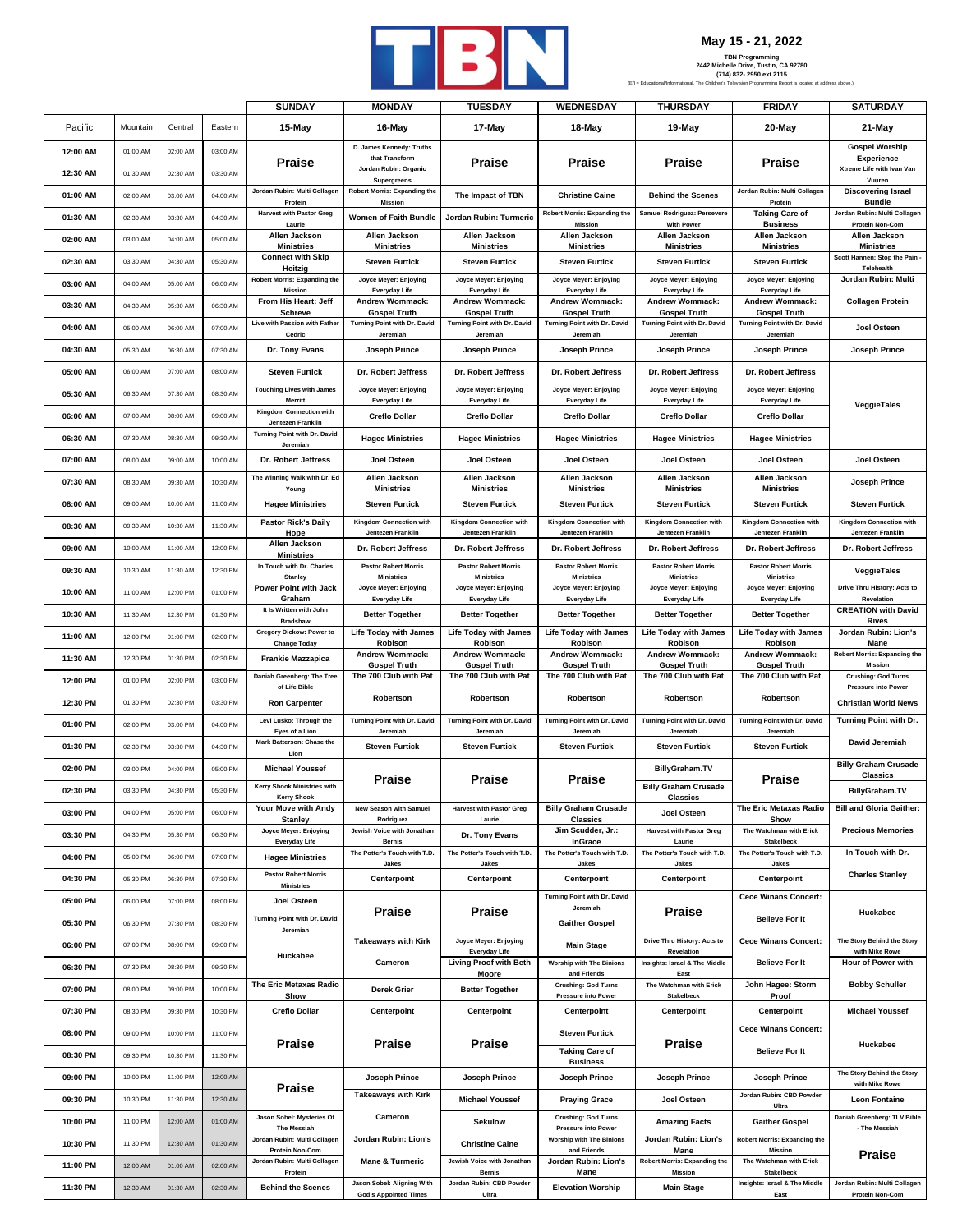

**May 22 - 28, 2022**

|                      |                      |                      |                      | <b>SUNDAY</b>                                            | <b>MONDAY</b>                                              | <b>TUESDAY</b>                                       | WEDNESDAY                                              | <b>THURSDAY</b>                                      | <b>FRIDAY</b>                                    | <b>SATURDAY</b>                                             |
|----------------------|----------------------|----------------------|----------------------|----------------------------------------------------------|------------------------------------------------------------|------------------------------------------------------|--------------------------------------------------------|------------------------------------------------------|--------------------------------------------------|-------------------------------------------------------------|
| Pacific              | Mountain             | Central              | Eastern              | 22-May                                                   | 23-May                                                     | 24-May                                               | 25-May                                                 | 26-May                                               | 27-May                                           | 28-May                                                      |
| 12:00 AM             | 01:00 AM             | 02:00 AM             | 03:00 AM             |                                                          | D. James Kennedy: Truths<br>that Transform                 |                                                      |                                                        |                                                      |                                                  | <b>Gospel Worship</b><br><b>Experience</b>                  |
| 12:30 AM             | 01:30 AM             | 02:30 AM             | 03:30 AM             | <b>Praise</b>                                            | Jason Sobel: Aligning With<br><b>God's Appointed Times</b> | Praise                                               | Praise                                                 | <b>Praise</b>                                        | Praise                                           | Xtreme Life with Ivan Van<br>Vuuren                         |
| 01:00 AM             | 02:00 AM             | 03:00 AM             | 04:00 AM             | Robert Morris: Expanding the<br>Missior                  | Jordan Rubin: Multi Collagen                               | Jordan Rubin: Multi                                  | <b>Christine Caine</b>                                 | Jordan Rubin: Multi Collagen                         | Daniah Greenberg: TLV Bible<br>- The Messiah     | Scott Hannen: Stop the Pain -<br>Telehealth                 |
| 01:30 AM             | 02:30 AM             | 03:30 AM             | 04:30 AM             | <b>Harvest with Pastor Greg</b>                          | Protein Non-Com<br>Jordan Rubin: Multi Collagen            | <b>Collagen Protein</b><br>Non-Com                   | Jordan Rubin -                                         | Protein<br><b>Praying Grace</b>                      | <b>Taking Care of</b>                            | Jordan Rubin -                                              |
| 02:00 AM             | 03:00 AM             | 04:00 AM             | 05:00 AM             | Laurie<br>Allen Jackson                                  | Protein<br>Allen Jackson                                   | Allen Jackson                                        | placeholder<br>Allen Jackson                           | Allen Jackson                                        | <b>Business</b><br>Allen Jackson                 | placeholder<br>Allen Jackson                                |
| 02:30 AM             | 03:30 AM             | 04:30 AM             | 05:30 AM             | Ministries<br><b>Connect with Skip</b>                   | <b>Ministries</b><br><b>Steven Furtick</b>                 | <b>Ministries</b><br><b>Steven Furtick</b>           | <b>Ministries</b><br><b>Steven Furtick</b>             | <b>Ministries</b><br><b>Steven Furtick</b>           | <b>Ministries</b><br><b>Steven Furtick</b>       | <b>Ministries</b><br>The Impact of TBN                      |
|                      |                      |                      |                      | Heitzig                                                  | Joyce Meyer: Enjoying                                      | Joyce Meyer: Enjoying                                | Joyce Meyer: Enjoying                                  | Joyce Meyer: Enjoying                                | Joyce Meyer: Enjoying                            | Jordan Rubin: Organic                                       |
| 03:00 AM             | 04:00 AM             | 05:00 AM             | 06:00 AM             | <b>Believe Boldly Bundle</b><br>From His Heart: Jeff     | Everyday Life<br><b>Andrew Wommack:</b>                    | <b>Everyday Life</b><br>Andrew Wommack:              | <b>Everyday Life</b><br>Andrew Wommack:                | Everyday Life<br><b>Andrew Wommack:</b>              | <b>Everyday Life</b><br><b>Andrew Wommack:</b>   | Supergreens<br><b>Robert Morris: Expanding the</b>          |
| 03:30 AM             | 04:30 AM             | 05:30 AM             | 06:30 AM             | <b>Schreve</b>                                           | <b>Gospel Truth</b>                                        | <b>Gospel Truth</b>                                  | <b>Gospel Truth</b>                                    | <b>Gospel Truth</b>                                  | <b>Gospel Truth</b>                              | Mission                                                     |
| 04:00 AM             | 05:00 AM             | 06:00 AM             | 07:00 AM             | Live with Passion with Father<br>Cedric                  | Turning Point with Dr. David<br>Jeremiah                   | Turning Point with Dr. David<br>Jeremiah             | Turning Point with Dr. David<br>Jeremiah               | Turning Point with Dr. David<br>Jeremiah             | Turning Point with Dr. David<br>Jeremiah         | Joel Osteen                                                 |
| 04:30 AM             | 05:30 AM             | 06:30 AM             | 07:30 AM             | Dr. Tony Evans                                           | Joseph Prince                                              | Joseph Prince                                        | Joseph Prince                                          | Joseph Prince                                        | <b>Joseph Prince</b>                             | Joseph Prince                                               |
| 05:00 AM             | 06:00 AM             | 07:00 AM             | 08:00 AM             | <b>Steven Furtick</b>                                    | Dr. Robert Jeffress                                        | Dr. Robert Jeffress                                  | Dr. Robert Jeffress                                    | Dr. Robert Jeffress                                  | Dr. Robert Jeffress                              |                                                             |
| 05:30 AM             | 06:30 AM             | 07:30 AM             | 08:30 AM             | <b>Touching Lives with James</b><br>Merritt              | Joyce Meyer: Enjoying<br>Everyday Life                     | Joyce Meyer: Enjoying<br>Everyday Life               | Joyce Meyer: Enjoying<br>Everyday Life                 | Joyce Meyer: Enjoying<br>Everyday Life               | Joyce Meyer: Enjoying<br><b>Everyday Life</b>    | VeggieTales                                                 |
| 06:00 AM             | 07:00 AM             | 08:00 AM             | 09:00 AM             | <b>Kingdom Connection with</b><br>Jentezen Franklin      | <b>Creflo Dollar</b>                                       | <b>Creflo Dollar</b>                                 | <b>Creflo Dollar</b>                                   | <b>Creflo Dollar</b>                                 | <b>Creflo Dollar</b>                             |                                                             |
| 06:30 AM             | 07:30 AM             | 08:30 AM             | 09:30 AM             | Turning Point with Dr. David<br>Jeremiah                 | <b>Hagee Ministries</b>                                    | <b>Hagee Ministries</b>                              | <b>Hagee Ministries</b>                                | <b>Hagee Ministries</b>                              | <b>Hagee Ministries</b>                          |                                                             |
| 07:00 AM             | 08:00 AM             | 09:00 AM             | 10:00 AM             | Dr. Robert Jeffress                                      | Joel Osteen                                                | Joel Osteen                                          | Joel Osteen                                            | Joel Osteen                                          | Joel Osteen                                      | Joel Osteen                                                 |
| 07:30 AM             | 08:30 AM             | 09:30 AM             | 10:30 AM             | The Winning Walk with Dr. Ed                             | Allen Jackson<br><b>Ministries</b>                         | Allen Jackson<br><b>Ministries</b>                   | Allen Jackson<br><b>Ministries</b>                     | Allen Jackson<br><b>Ministries</b>                   | Allen Jackson<br><b>Ministries</b>               | Joseph Prince                                               |
| 08:00 AM             | 09:00 AM             | 10:00 AM             | 11:00 AM             | Young<br><b>Hagee Ministries</b>                         | <b>Steven Furtick</b>                                      | <b>Steven Furtick</b>                                | <b>Steven Furtick</b>                                  | <b>Steven Furtick</b>                                | <b>Steven Furtick</b>                            | <b>Steven Furtick</b>                                       |
| 08:30 AM             | 09:30 AM             | 10:30 AM             | 11:30 AM             | <b>Pastor Rick's Daily</b><br>Hope                       | <b>Kingdom Connection with</b><br>Jentezen Franklin        | <b>Kingdom Connection with</b><br>Jentezen Franklin  | <b>Kingdom Connection with</b><br>Jentezen Franklin    | Kingdom Connection with<br>Jentezen Franklin         | Kingdom Connection with<br>Jentezen Franklin     | Kingdom Connection with<br>Jentezen Franklin                |
| 09:00 AM             | 10:00 AM             | 11:00 AM             | 12:00 PM             | Allen Jackson<br><b>Ministries</b>                       | Dr. Robert Jeffress                                        | Dr. Robert Jeffress                                  | Dr. Robert Jeffress                                    | Dr. Robert Jeffress                                  | Dr. Robert Jeffress                              | Dr. Robert Jeffress                                         |
| 09:30 AM             | 10:30 AM             | 11:30 AM             | 12:30 PM             | In Touch with Dr. Charles<br><b>Stanley</b>              | <b>Pastor Robert Morris</b><br><b>Ministries</b>           | <b>Pastor Robert Morris</b><br><b>Ministries</b>     | <b>Pastor Robert Morris</b><br><b>Ministries</b>       | <b>Pastor Robert Morris</b><br><b>Ministries</b>     | <b>Pastor Robert Morris</b><br><b>Ministries</b> | VeggieTales                                                 |
| 10:00 AM             | 11:00 AM             | 12:00 PM             | 01:00 PM             | Power Point with Jack<br>Graham                          | Joyce Meyer: Enjoying<br>Everyday Life                     | Joyce Meyer: Enjoying<br>Everyday Life               | Joyce Meyer: Enjoying<br><b>Everyday Life</b>          | Joyce Meyer: Enjoying<br>Everyday Life               | Joyce Meyer: Enjoying<br><b>Everyday Life</b>    | <b>Drive Thru History</b>                                   |
| 10:30 AM             | 11:30 AM             | 12:30 PM             | 01:30 PM             | It Is Written with John<br><b>Bradshaw</b>               | <b>Better Together</b>                                     | <b>Better Together</b>                               | <b>Better Together</b>                                 | <b>Better Together</b>                               | <b>Better Together</b>                           | <b>Holiday Special</b>                                      |
| 11:00 AM             | 12:00 PM             | 01:00 PM             | 02:00 PM             | Gregory Dickow: Power to<br><b>Change Today</b>          | <b>Life Today with James</b><br>Robison                    | <b>Life Today with James</b><br>Robison              | <b>Life Today with James</b><br>Robison                | <b>Life Today with James</b><br>Robison              | <b>Life Today with James</b><br>Robison          | <b>Behind the Scenes</b>                                    |
| 11:30 AM             | 12:30 PM             | 01:30 PM             | 02:30 PM             | <b>Frankie Mazzapica</b>                                 | <b>Andrew Wommack:</b><br><b>Gospel Truth</b>              | <b>Andrew Wommack:</b><br><b>Gospel Truth</b>        | <b>Andrew Wommack:</b><br><b>Gospel Truth</b>          | <b>Andrew Wommack:</b><br><b>Gospel Truth</b>        | <b>Andrew Wommack:</b><br><b>Gospel Truth</b>    | Jordan Rubin: CBD Powder<br>Ultra                           |
| 12:00 PM             | 01:00 PM             | 02:00 PM             | 03:00 PM             | Jonathan Cahn: The<br><b>Harbinger II</b>                | The 700 Club with Pat                                      | The 700 Club with Pat                                | The 700 Club with Pat                                  | The 700 Club with Pat                                | The 700 Club with Pat                            | <b>Crushing: God Turns</b><br>Pressure into Power           |
| 12:30 PM             | 01:30 PM             | 02:30 PM             | 03:30 PM             | <b>Ron Carpenter</b>                                     | Robertson                                                  | Robertson                                            | Robertson                                              | Robertson                                            | Robertson                                        | <b>Christian World News</b>                                 |
| 01:00 PM             | 02:00 PM             | 03:00 PM             | 04:00 PM             | Levi Lusko: Through the<br>Eyes of a Lion                | Turning Point with Dr. David<br>Jeremiah                   | Turning Point with Dr. David<br>Jeremiah             | Turning Point with Dr. David<br>Jeremiah               | Turning Point with Dr. David<br>Jeremiah             | Turning Point with Dr. David<br>Jeremiah         | Turning Point with Dr.                                      |
| 01:30 PM             | 02:30 PM             | 03:30 PM             | 04:30 PM             | Mark Batterson: Chase the<br>Lion                        | <b>Steven Furtick</b>                                      | <b>Steven Furtick</b>                                | <b>Steven Furtick</b>                                  | <b>Steven Furtick</b>                                | <b>Steven Furtick</b>                            | David Jeremiah                                              |
| 02:00 PM             | 03:00 PM             | 04:00 PM             | 05:00 PM             | <b>Michael Youssef</b>                                   | Praise                                                     | Praise                                               | Praise                                                 | BillyGraham.TV                                       | Praise                                           | <b>Billy Graham Crusade</b><br>Classics                     |
| 02:30 PM             | 03:30 PM             | 04:30 PM             | 05:30 PM             | <b>Kerry Shook Ministries with</b><br><b>Kerry Shook</b> |                                                            |                                                      |                                                        | <b>Billy Graham Crusade</b><br>Classics              |                                                  | <b>BillyGraham.TV</b>                                       |
| 03:00 PM             | 04:00 PM             | 05:00 PM             | 06:00 PM             | Your Move with Andy<br><b>Stanley</b>                    | <b>New Season with Samuel</b><br>Rodriguez                 | <b>Harvest with Pastor Greg</b><br>Laurie            | <b>Billy Graham Crusade</b><br><b>Classics</b>         | Joel Osteen                                          | The Eric Metaxas Radio<br>Show                   | <b>Bill and Gloria Gaither:</b>                             |
| 03:30 PM             | 04:30 PM             | 05:30 PM             | 06:30 PM             | Joyce Meyer: Enjoying<br>Everyday Life                   | Jewish Voice with Jonathan<br><b>Bernis</b>                | Dr. Tony Evans                                       | Jim Scudder, Jr.:<br>InGrace                           | <b>Harvest with Pastor Greg</b><br>Laurie            | The Watchman with Erick<br>Stakelbeck            | <b>Precious Memories</b>                                    |
| 04:00 PM             | 05:00 PM             | 06:00 PM             | 07:00 PM             | <b>Hagee Ministries</b>                                  | The Potter's Touch with T.D.                               | The Potter's Touch with T.D.                         | The Potter's Touch with T.D.                           | The Potter's Touch with T.D.                         | The Potter's Touch with T.D.                     | In Touch with Dr.                                           |
| 04:30 PM             | 05:30 PM             | 06:30 PM             | 07:30 PM             | <b>Pastor Robert Morris</b>                              | Jakes<br>Centerpoint                                       | Jakes<br>Centerpoint                                 | Jakes<br>Centerpoint                                   | Jakes<br>Centerpoint                                 | Jakes<br>Centerpoint                             | <b>Charles Stanley</b>                                      |
| 05:00 PM             | 06:00 PM             | 07:00 PM             | 08:00 PM             | <b>Ministries</b><br>Joel Osteen                         |                                                            |                                                      | Turning Point with Dr. David                           |                                                      | <b>Drive Thru History</b>                        |                                                             |
| 05:30 PM             | 06:30 PM             | 07:30 PM             | 08:30 PM             | Turning Point with Dr. David                             | Praise                                                     | Praise                                               | Jeremiah<br><b>Gaither Gospel</b>                      | <b>Praise</b>                                        | <b>Holiday Special</b>                           | Huckabee                                                    |
| 06:00 PM             | 07:00 PM             | 08:00 PM             | 09:00 PM             | Jeremiah                                                 | <b>Takeaways with Kirk</b>                                 | Joyce Meyer: Enjoying                                | <b>Main Stage</b>                                      | Drive Thru History: Acts to                          | <b>Drive Thru History</b>                        | The Story Behind the Story                                  |
| 06:30 PM             | 07:30 PM             | 08:30 PM             | 09:30 PM             | Huckabee                                                 | Cameron                                                    | Everyday Life<br>Living Proof with Beth              | <b>Worship with The Binions</b>                        | Revelation<br>Insights: Israel & The Middle          | <b>Holiday Special</b>                           | with Mike Rowe<br>Hour of Power with                        |
| 07:00 PM             | 08:00 PM             | 09:00 PM             | 10:00 PM             | The Eric Metaxas Radio                                   | <b>Derek Grier</b>                                         | Moore<br><b>Better Together</b>                      | and Friends<br><b>Crushing: God Turns</b>              | East<br>The Watchman with Erick                      | <b>Robert Morris: Expanding the</b>              | <b>Bobby Schuller</b>                                       |
| 07:30 PM             | 08:30 PM             | 09:30 PM             | 10:30 PM             | Show<br><b>Creflo Dollar</b>                             | Centerpoint                                                | Centerpoint                                          | Pressure into Power<br>Centerpoint                     | Stakelbeck<br>Centerpoint                            | Mission<br>Centerpoint                           | <b>Michael Youssef</b>                                      |
|                      |                      |                      |                      |                                                          |                                                            |                                                      |                                                        |                                                      | <b>Drive Thru History</b>                        |                                                             |
| 08:00 PM             | 09:00 PM             | 10:00 PM             | 11:00 PM             | <b>Praise</b>                                            | Praise                                                     | Praise                                               | <b>Steven Furtick</b><br><b>Taking Care of</b>         | Praise                                               | <b>Holiday Special</b>                           | Huckabee                                                    |
| 08:30 PM<br>09:00 PM | 09:30 PM<br>10:00 PM | 10:30 PM<br>11:00 PM | 11:30 PM<br>12:00 AM |                                                          |                                                            |                                                      | <b>Business</b>                                        |                                                      |                                                  | The Story Behind the Story                                  |
|                      |                      |                      |                      | <b>Praise</b>                                            | Joseph Prince<br><b>Takeaways with Kirk</b>                | Joseph Prince                                        | Joseph Prince<br>Jordan Rubin: Lion's                  | Joseph Prince                                        | Joseph Prince<br>Jordan Rubin: Multi Collagen    | with Mike Rowe                                              |
| 09:30 PM<br>10:00 PM | 10:30 PM<br>11:00 PM | 11:30 PM<br>12:00 AM | 12:30 AM<br>01:00 AM | Women of Faith Bundle                                    | Cameron                                                    | <b>Michael Youssef</b>                               | Mane<br><b>Crushing: God Turns</b>                     | Joel Osteen                                          | Protein Non-Com                                  | <b>Leon Fontaine</b><br><b>Robert Morris: Expanding the</b> |
|                      |                      |                      |                      | Jordan Rubin: CBD Powder                                 | <b>Robert Morris: Expanding the</b>                        | <b>Sekulow</b>                                       | Pressure into Power<br><b>Worship with The Binions</b> | <b>Amazing Facts</b><br>Jordan Rubin: Multi Collagen | <b>Gaither Gospel</b><br>John Hagee: Storm       | Mission                                                     |
| 10:30 PM             | 11:30 PM             | 12:30 AM             | 01:30 AM             | Ultra<br>Samuel Rodriguez: Persevere                     | Mission                                                    | <b>Christine Caine</b><br>Jewish Voice with Jonathan | and Friends<br><b>Robert Morris: Expanding the</b>     | Protein<br>Jordan Rubin: Multi Collagen              | Proof<br>The Watchman with Erick                 | <b>Praise</b>                                               |
| 11:00 PM             | 12:00 AM             | 01:00 AM             | 02:00 AM             | <b>With Power</b><br>Robert Morris: Expanding the        | <b>Behind the Scenes</b><br>Jordan Rubin: Multi Collagen   | <b>Bernis</b><br>Jason Sobel: Mysteries Of           | Mission                                                | <b>Protein Non-Com</b>                               | Stakelbeck<br>Insights: Israel & The Middle      | Jordan Rubin: Lion's                                        |
| 11:30 PM             | 12:30 AM             | 01:30 AM             | 02:30 AM             | <b>Mission</b>                                           | Protein                                                    | <b>The Messiah</b>                                   | <b>Elevation Worship</b>                               | <b>Main Stage</b>                                    | East                                             | Mane                                                        |